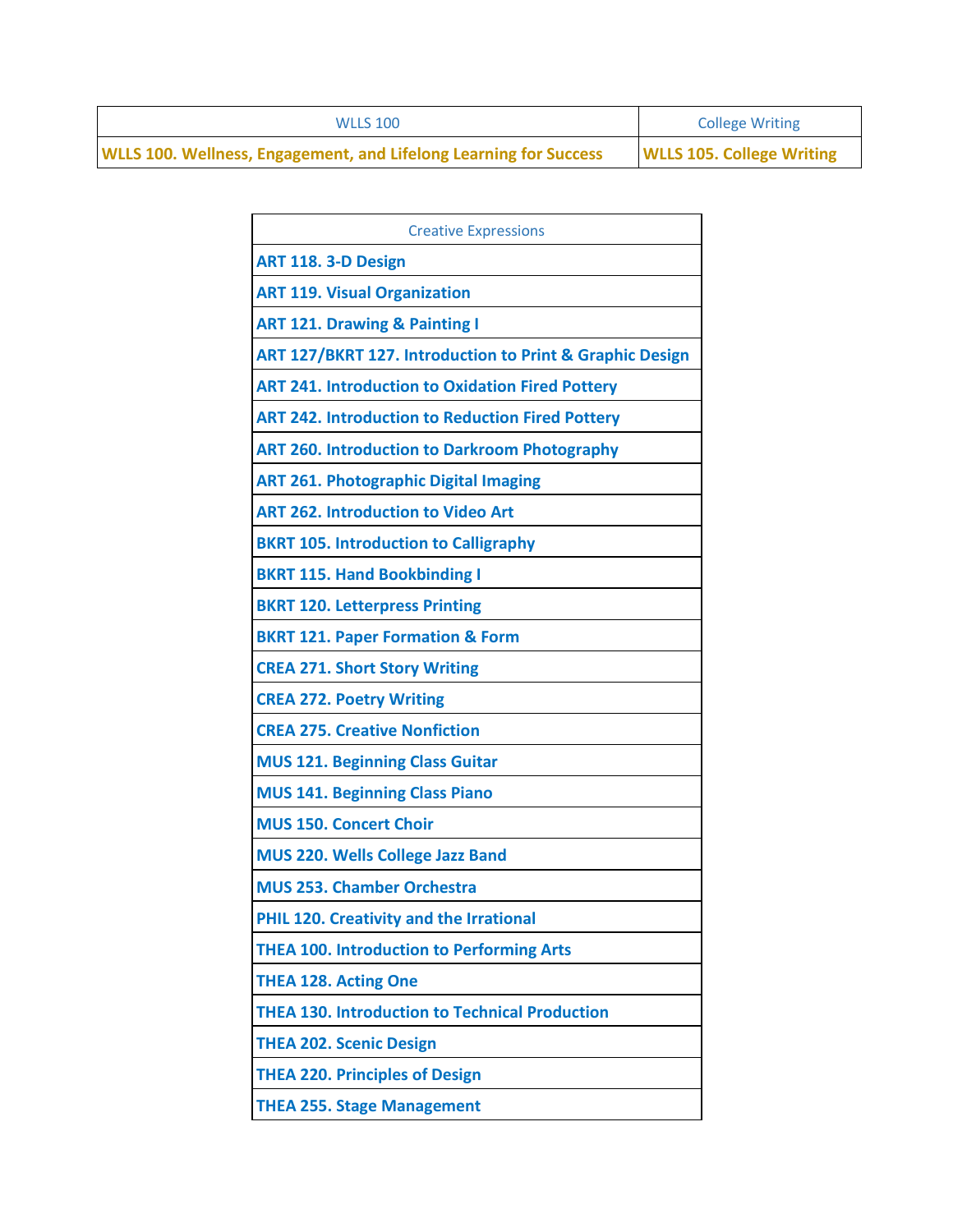| <b>Enduring Questions of Human Existence</b>                        |
|---------------------------------------------------------------------|
| <b>ANTH 280. World Archaeology</b>                                  |
| <b>ARTH 101. Prehistoric to Renaissance Survey</b>                  |
| <b>ARTH 102. Renaissance to Contemporary Survey</b>                 |
| <b>ARTH 105. Art of Non-Western Cultures Survey</b>                 |
| <b>ARTH 235. Contemporary Art</b>                                   |
| <b>ARTH 251. A Cultural History of Photography</b>                  |
| <b>ARTH 270. A Survey of Modern Art</b>                             |
| <b>BKRT 225. The History of the Book</b>                            |
| <b>ENGL 225. Shakespeare</b>                                        |
| <b>FMS 101. Introduction to Cinema Studies</b>                      |
| <b>ENGL 104. Introduction to Literature</b>                         |
| ENGL 200/HIST 200. Modern Southeast Asia through Anti-Imperial Lit. |
| <b>ENGL 204. International Prose</b>                                |
| <b>ENGL 206. British Literature 1100-1800</b>                       |
| <b>ENGL 215. Survey of American Literature</b>                      |
| <b>ENGL 218. International Drama</b>                                |
| <b>ENGL 219. International Poetry</b>                               |
| <b>ENGL 226. Genre Fiction</b>                                      |
| <b>ENGL 367. British Drama</b>                                      |
| <b>FMS 102. Introduction to Media Studies</b>                       |
| <b>FMS 281. Film and Literature</b>                                 |
| HIST 101. Introduction to World History to 1650                     |
| HIST 103. Introduction to World Civilizations, 1650-Present         |
| HIST 201. History of Asia to 1650                                   |
| HIST 202. Women and Gender in Asia, Earliest Times to Present       |
| HIST 207. Modern Chinese History, 1644-Present                      |
| HIST 210. Women and Gender in Europe, 1550-Present                  |
| HIST 212. Introduction to the History of Science                    |
| HIST 213. A History of Modern South Asia                            |
| HIST 215. The Growth of Industrial Society, 1750-Present            |
| HIST 228. The Making of Modernity, 1815-1914                        |
| HIST 241. Interpreting U.S. History I                               |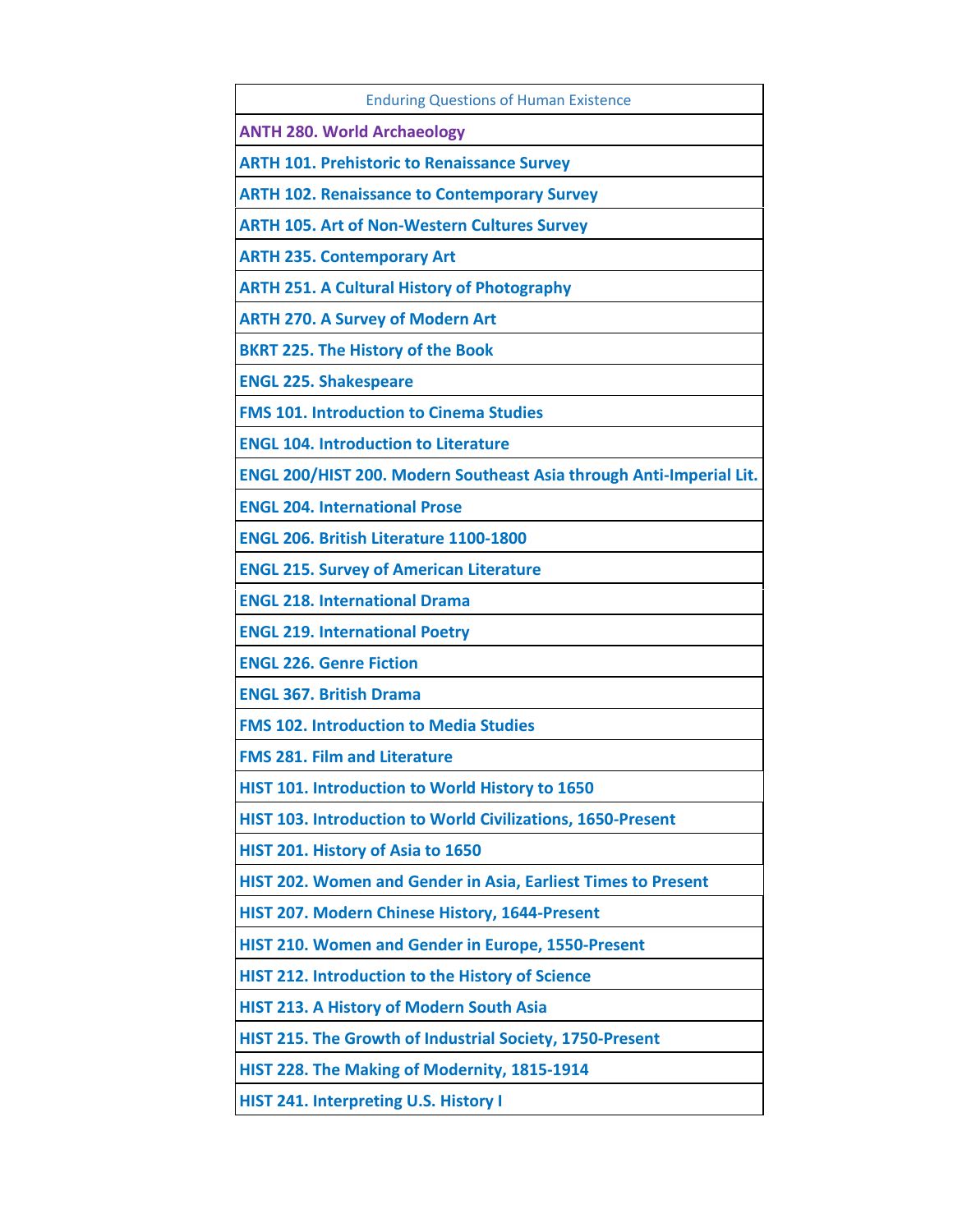| <b>HIST 242. Interpreting U.S. History II</b>             |
|-----------------------------------------------------------|
| <b>HIST 245 Civil War and Reconstruction</b>              |
| <b>HIST 303. World War II</b>                             |
| <b>PHIL 100. Philosophy</b>                               |
| <b>PHIL 114. Logic and Critical Thinking</b>              |
| <b>PHIL 230. Ancient and Medieval Philosophy</b>          |
| <b>PHIL 235. Modern and Post-Modern Philosophy</b>        |
| <b>PHIL 251. Philosophy, Film and Popular Culture</b>     |
| <b>RELG 100. Gods and Creation: East and West</b>         |
| <b>RELG 255. Islamic Civilization and Culture</b>         |
| <b>RELG 263. The Hebrew Bible and Jewish Tradition</b>    |
| <b>RELG 264. The New Testament and Early Christianity</b> |
| <b>RELG 269. History, Myth and Religion</b>               |
| <b>RELG 275. Religions of Asia</b>                        |
| <b>RELG 321. Faith and Post-Modern Culture</b>            |

| <b>Social Systems</b>                                                |  |
|----------------------------------------------------------------------|--|
| <b>ANTH 161. Introduction to Anthropology</b>                        |  |
| <b>ANTH 222. Anthropology, Religion and Colonialism</b>              |  |
| <b>BUS 100. Principles of Business</b>                               |  |
| <b>BUS 201. Principles of Management</b>                             |  |
| <b>BUS 203. Social Entrepreneurship</b>                              |  |
| <b>CRIM 116. Law and Society</b>                                     |  |
| <b>ECON 101. Principles of Macroeconomics</b>                        |  |
| <b>ECON 102. Principles of Microeconomics</b>                        |  |
| <b>ECON 209. Introduction to Political Economy</b>                   |  |
| <b>PHIL 340. Ethics and the Environment</b>                          |  |
| <b>POLS 155. American Politics</b>                                   |  |
| <b>POLS 201. Media and Politics</b>                                  |  |
| <b>POLS 202. Political Leadership in American Democracy</b>          |  |
| <b>POLS 213. Sustainability and Comparative Environmental Policy</b> |  |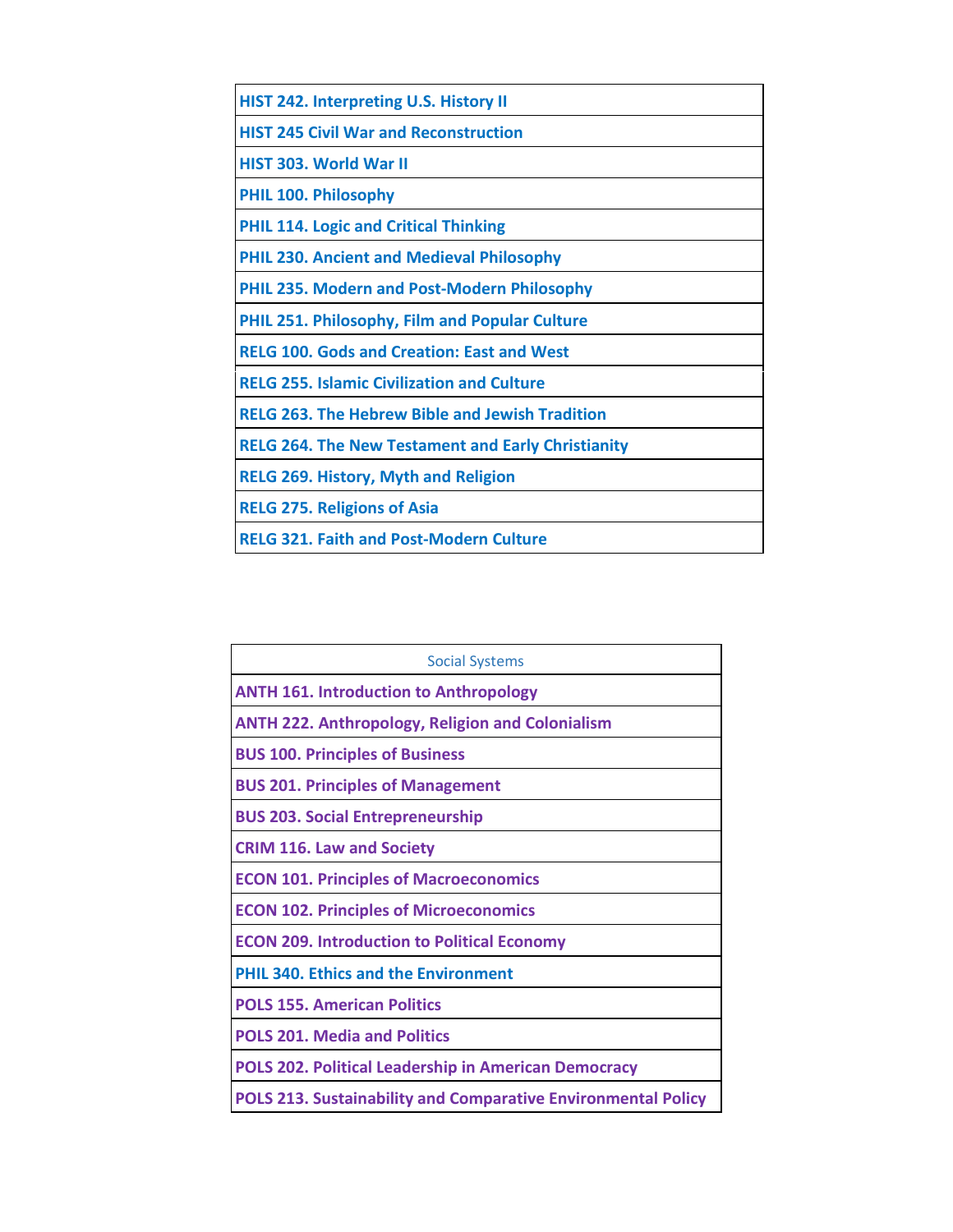| POLS 261. Governments and Politics in the Developing World |
|------------------------------------------------------------|
| <b>POLS 263. Politics of Globalization</b>                 |
| <b>PSY 206. Health Psychology</b>                          |
| PSY 214. The Psychology of Women                           |
| <b>PSY 275. Positive Psychology</b>                        |
| <b>SOC 151. Principles of Sociology</b>                    |
| <b>SOC 228. Social Problems</b>                            |
| <b>SUS 101. Introduction to Sustainability</b>             |

| Inclusion and Justice                                                             |  |
|-----------------------------------------------------------------------------------|--|
| <b>ARTH/ANTH 301. The Museum in Theory and Practice</b>                           |  |
| CRIM 115. Introduction to Criminology (end date 12/2021)                          |  |
| <b>CRIM 201. Juvenile Justice</b>                                                 |  |
| <b>EDUC 105. Teaching in a Diverse Society</b>                                    |  |
| <b>FNIS 212. Home Lands</b>                                                       |  |
| <b>FNIS/SUS 213. Indigenous Environmental Activism &amp;</b><br><b>Resistance</b> |  |
| <b>FNIS 215. The Haudenosaunee and New York State</b>                             |  |
| <b>HIST 206. History of Immigrant America</b>                                     |  |
| <b>INTL 151/POLS 151. Introduction to International Studies</b>                   |  |
| <b>INTL 160. Introduction to Africana Studies</b>                                 |  |
| <b>PHIL 240. Ethics, Equality and Justice</b>                                     |  |
| <b>PSY 212. Cultural Psychology</b>                                               |  |
| <b>SOC 277. Social Inequality: Class and Ethnicity</b>                            |  |
| <b>WGS 148. Introduction to Women's and Gender Studies</b>                        |  |
| WGS/HS 200. Gender, Sexuality, and Health                                         |  |
| <b>WGS/THEA 210. Queer Theatre and Feminist Activism</b>                          |  |
| <b>WGS 260. Indigenous Women's Experiences</b>                                    |  |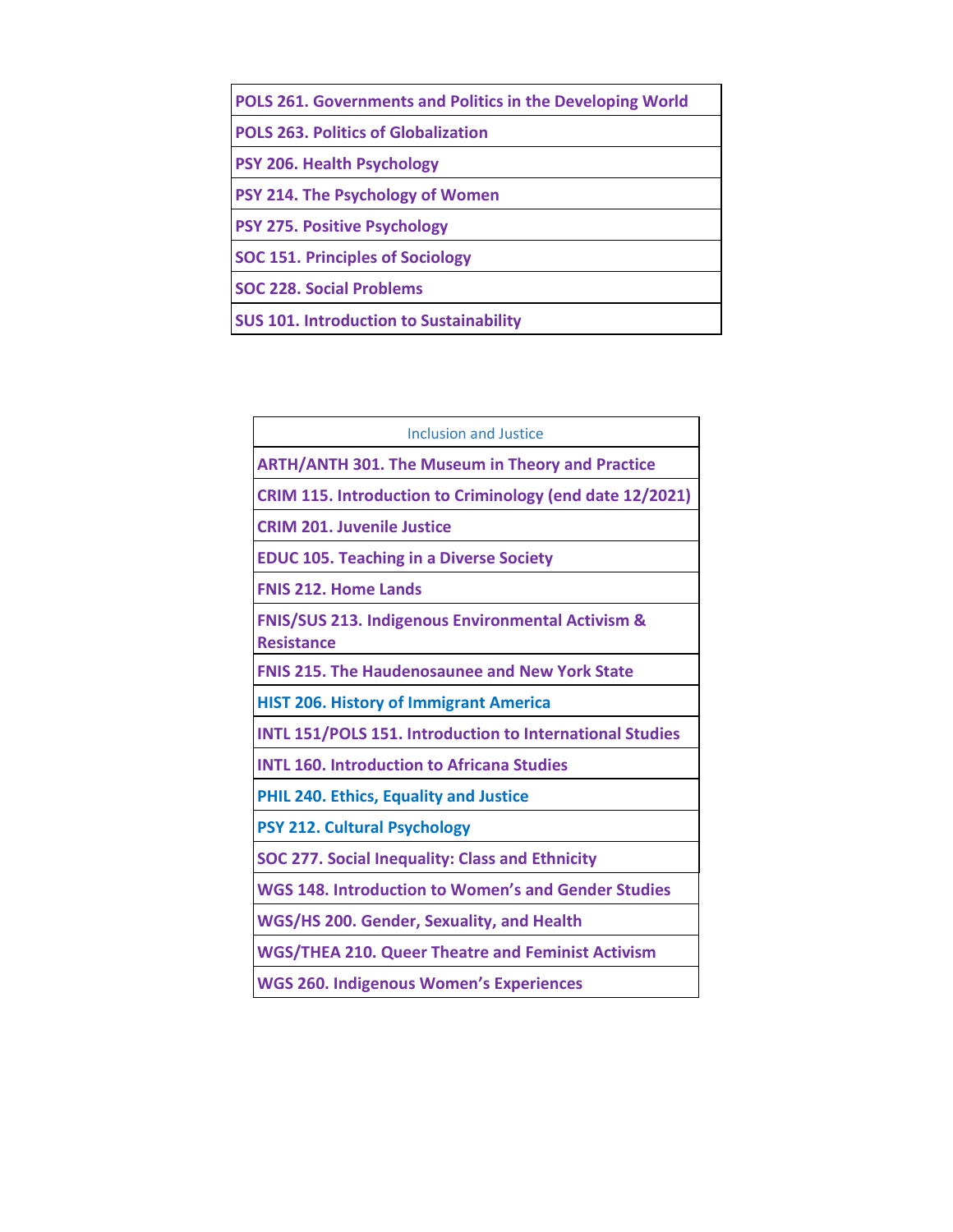| <b>Quantitative Reasoning</b>                          | <b>Natural Sciences</b>                                  |
|--------------------------------------------------------|----------------------------------------------------------|
| <b>BUS 213. Principles of Accounting I</b>             | <b>BCS 105L. Forensic Science</b>                        |
| <b>CS 131. Programming I: Procedural Methods</b>       | <b>BIOL 116L. Plants!</b>                                |
| <b>MATH 105. Contemporary Mathematics</b>              | <b>BIOL 119L. Systems Biology: Ecology and Evolution</b> |
| <b>MATH 109. Precalculus</b>                           | <b>BIOL 130L. Systems Biology: Biology of Organisms</b>  |
| <b>MATH 111. Calculus I: Introduction to Calculus</b>  | <b>CHEM 107L. General Chemistry</b>                      |
| <b>MATH 112. Calculus II: Introduction to Calculus</b> | <b>ENVR 101L. Introduction to Environmental Science</b>  |
| <b>MATH 151. Elementary Statistics</b>                 | <b>ENVR 102L. Conservation of Biodiversity</b>           |
|                                                        | <b>ENVR 131L. Physical Geology</b>                       |
|                                                        | <b>PHYS 106L. Introductory Astronomy</b>                 |
|                                                        | <b>PHYS 111L. Fundamentals of Physics I</b>              |

| <b>Languages and Cultures</b>                            |  |
|----------------------------------------------------------|--|
| <b>ASL 101. Elementary American Sign Language</b>        |  |
| <b>ASL 102. Elementary American Sign Language II</b>     |  |
| JPN 101. Elementary Japanese I                           |  |
| JPN 102. Elementary Japanese II                          |  |
| <b>SPAN 101. Elementary Spanish I</b>                    |  |
| <b>SPAN 102. Elementary Spanish II</b>                   |  |
| <b>SPAN 123. Intermediate Spanish I</b>                  |  |
| <b>SPAN 124. Intermediate Spanish II</b>                 |  |
| <b>SPAN 128. Spanish for the Health Care Professions</b> |  |

| <b>Experiential Learning</b>                                |  |
|-------------------------------------------------------------|--|
| OCS 110. January at the Art Students League – New York City |  |
| <b>OCS 215. London Theatre</b>                              |  |
| <b>OCS 275: Women and Public Policy Seminar</b>             |  |
| <b>OCS 280. Women and Science/Technology Policy Seminar</b> |  |
| <b>OCS 300. The Anthropological Experience in Hawaii</b>    |  |
| <b>OCS 305: The Anthropological Experience in Belize</b>    |  |
| All internships 190/290/390                                 |  |
| All semester-long study abroad                              |  |
| All research practicums 292/392                             |  |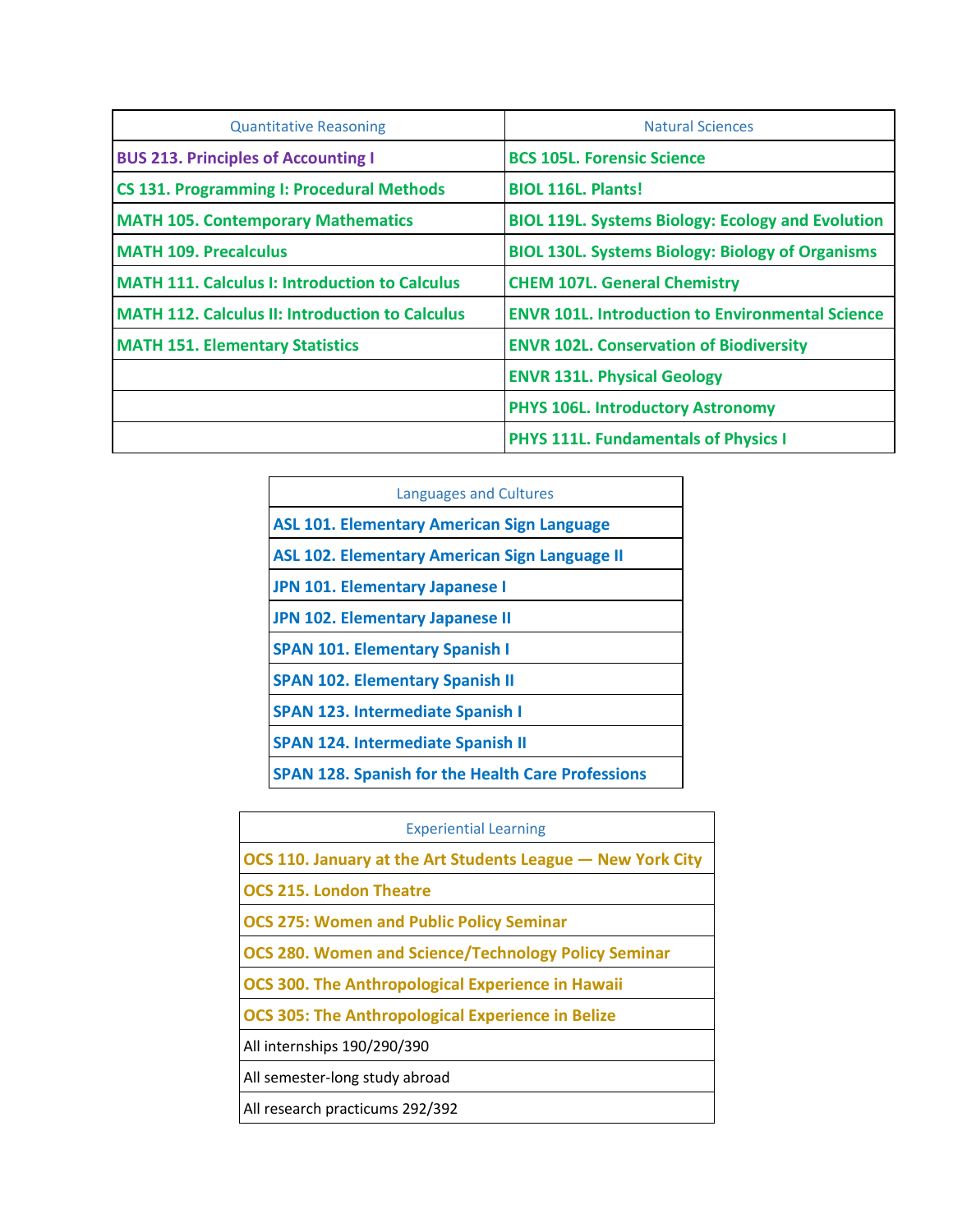| <b>Skills for Lifelong Learning</b>                               | <b>Mind-Body Wellness</b>                    |
|-------------------------------------------------------------------|----------------------------------------------|
| CS 100. Introduction to Computers and Microsoft Office            | <b>DANC 205. Modern Dance Technique I</b>    |
| <b>FOOD 201. Gardening</b>                                        | <b>DANC 210. Dance Technique</b>             |
| <b>FOOD 202. Introduction to Cooking!</b>                         | <b>DANC 206. Ballet Technique I</b>          |
| HS 109. Community First Aid and Safety                            | <b>DANC 209. Jazz Dance Technique</b>        |
| ID/SOC 223. Oral History: Tell Me Your Story (formerly ID<br>123) |                                              |
| <b>SUS 195. Tut: Thinking Critically About Sustainability</b>     | PE 102. Boot Camp                            |
| <b>THEA 130. Advanced Stagecraft</b>                              | <b>PE 103. Tobata Training</b>               |
| <b>WLLS 121. Research Tools and Skills</b>                        | <b>PE 104. HIIT</b>                          |
| <b>WLLS 122. Learning Strategies</b>                              | <b>PE 105. Meditation</b>                    |
| <b>WLLS 123. Student Development and Values</b>                   | <b>PE 110. Beginning Swimming</b>            |
| <b>WLLS 126. Internship, Career, and Networking</b>               | <b>PE 115. Aerobic Kickboxing</b>            |
| <b>WLLS 127. Career Preparation</b>                               | PE 129. Beginning Horseback Riding           |
|                                                                   | <b>PE 135, Golf</b>                          |
|                                                                   | <b>PE 118. Beginning Sailing</b>             |
|                                                                   | <b>PE 119. Canoeing and Kayaking</b>         |
|                                                                   | <b>PE 121. Water Aerobics</b>                |
|                                                                   | <b>PE 123. Yoga</b>                          |
|                                                                   | PE 124. Toning                               |
|                                                                   | <b>PE 125. Exercise and Weight Training</b>  |
|                                                                   | <b>PE 130. Beginning Tennis</b>              |
|                                                                   | <b>PE 175. Scuba Diving</b>                  |
|                                                                   | PE 180. Self-Defense                         |
|                                                                   | PE 199. Independent Study in PE              |
|                                                                   | PE 223. Intensive Yoga                       |
|                                                                   | <b>PE 315. Lifeguard Training</b>            |
|                                                                   | PE 410. Intercollegiate Swimming             |
|                                                                   | PE 414. Intercollegiate Baseball             |
|                                                                   | PE 415. Intercollegiate Softball             |
|                                                                   | PE 416. Water Safety Instructor              |
|                                                                   | PE 420. Intercollegiate Volleyball           |
|                                                                   | PE 430. Intercollegiate Tennis               |
|                                                                   | <b>PE 435. Intercollegiate Cross-Country</b> |